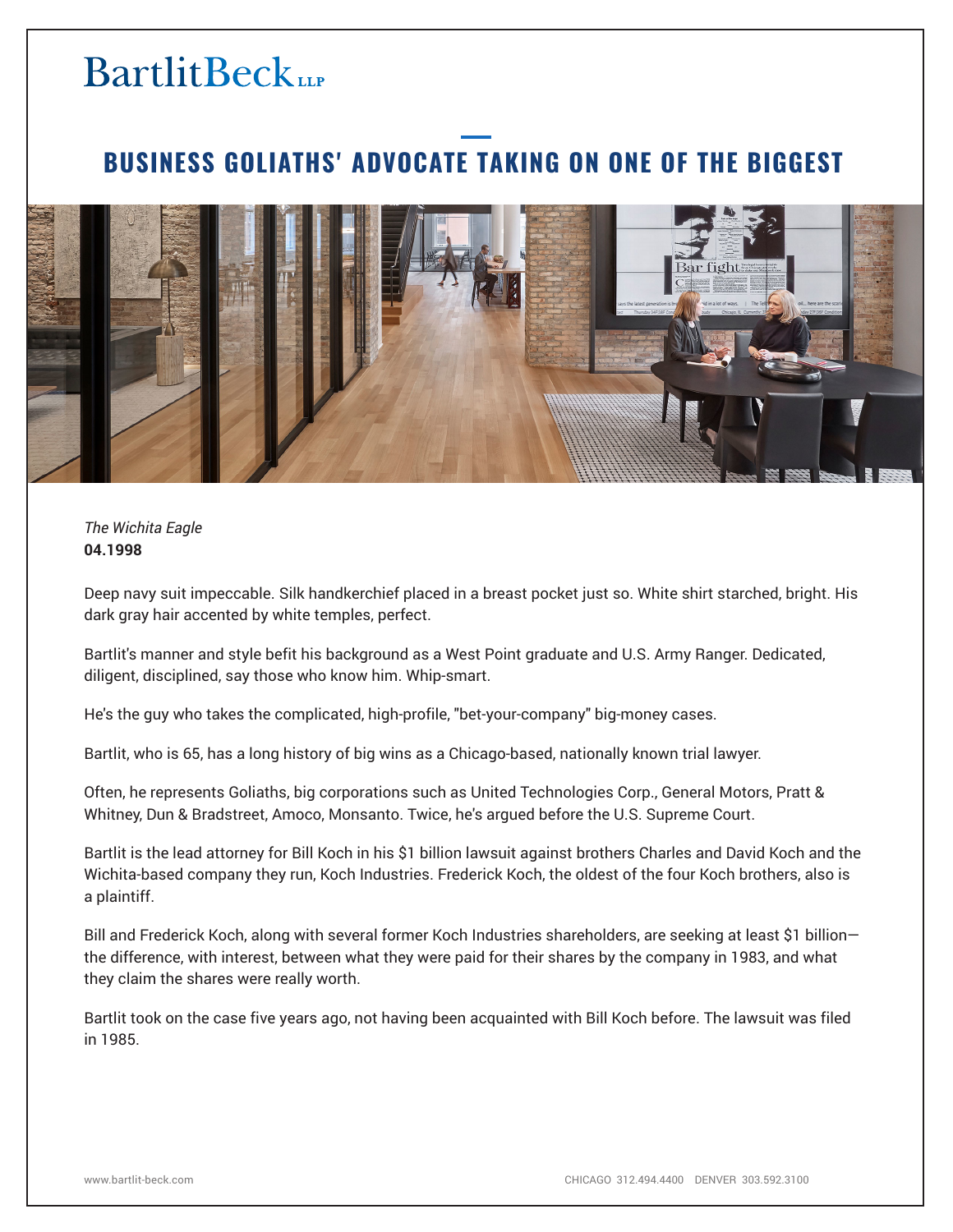## **BartlitBeck**

BUSINESS GOLIATHS' ADVOCATE TAKING ON ONE OF THE BIGGEST

Because of a gag order imposed by the judge in the Koch vs. Koch trial, Bartlit declined to be interviewed for this story, but his colleagues described some of his characteristics.

One of his habits is to be up by 4 a.m. and head to the gym before beginning work, they say.

Staying in top physical shape gives him the stamina to endure the rigors of a long trial, said Donald Vinson, author of the book "America's Top Trial Lawyers: Who They Are and Why They Win." Bartlit's trial techniques are described in the book.

"You're not going to beat Fred by wearing him out—the man's a machine," Vinson said in an interview.

Big cases are like D-Day on the beach at Normandy, Bartlit once told an author.

"It's a war," he said, and in a war, there are strategies and day-to-day tactics.

Of 44 cases he has tried since 1971, Bartlit won 32 and lost four. Seven were settled. One resulted in a mixed verdict.

Bartlit's courtroom style is unique, said one attorney who lost a case against him last year in Florida.

"I never saw a legal pad in his hand, and we negotiated for at least two years," said Robert Daisley, a Tampabased lawyer.

Bartlit takes notes by personal computer and keeps all the trial depositions on it as well, Daisley said. He uses audio-visuals when showing exhibits to a jury.

Bartlit grew up outside Chicago in Harvey, Ill. His father, a World War I Army pilot, was a neighborhood lawyer; his mother a nurse. At West Point, he earned an engineering degree, intending to make the Army his career.

But four years later, with a young family and after nine moves, Bartlit left the military and entered law school at the University of Illinois. He finished first in his class.

He was hired in 1960 for \$6,000 a year by the law firm of Kirkland & Ellis in Chicago, eventually becoming a partner. Ten years ago he was already commanding \$235 an hour.

In 1993, Bartlit and several partners left to form Bartlit Beck Herman Palenchar & Scott LLP, described by The National Law Journal as one of the nation's "hottest defense boutiques." The journal named Bartlit as one of the 100 most influential lawyers in America.

At the office, Bartlit's doors open to an indoor basketball court—complete with regulation-height basket and three-point line. He also golfs and snow skis.

Jana, his second wife, travels with him when he's trying cases. She's in Topeka for the Koch trial. He has three children; Jana has one.